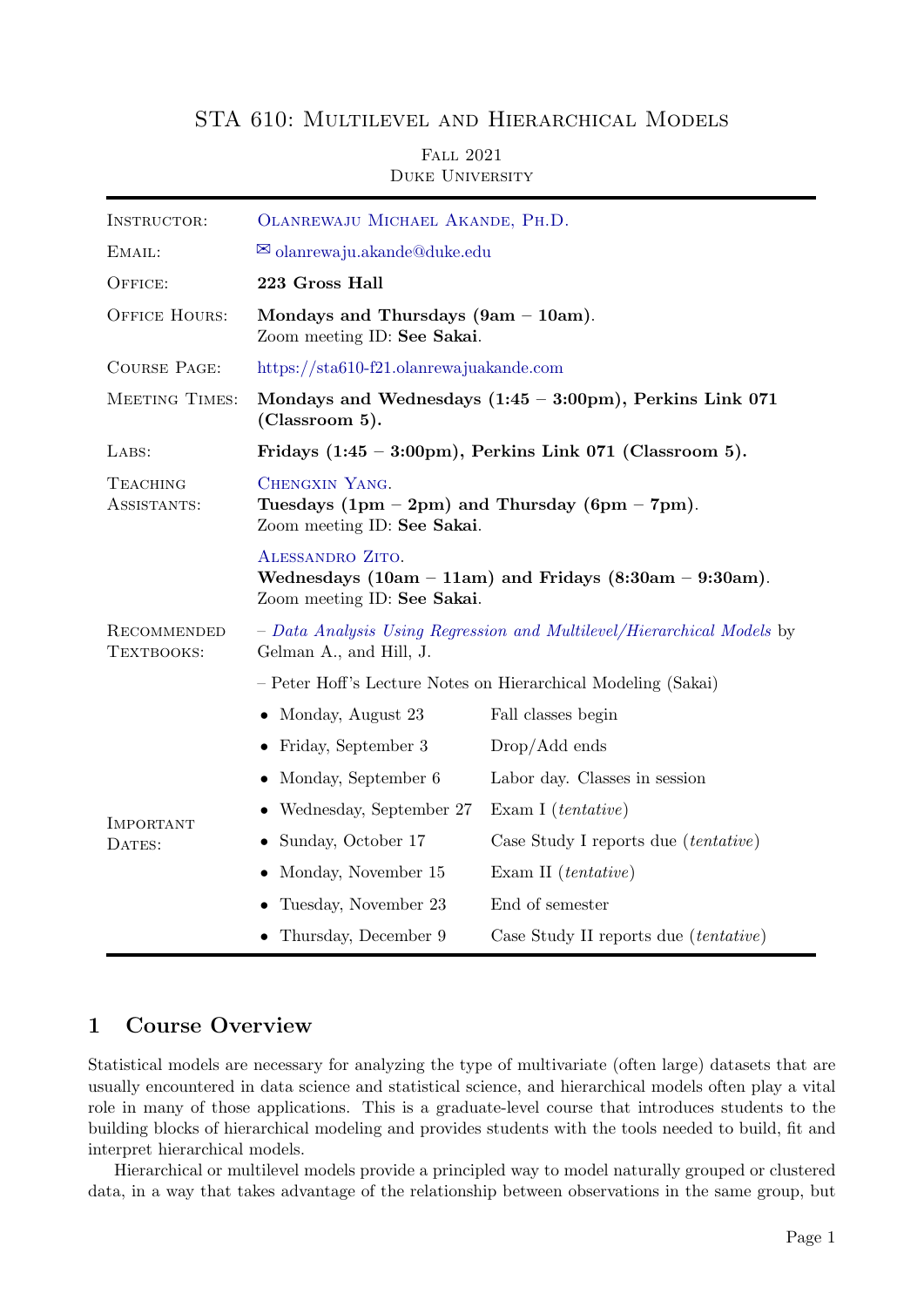also allows for borrowing of information across the groups. In this course, you will be introduced to these models, with particular emphasis on the theoretical and conceptual foundations, as well as implementation, model fitting, and interpretation of the results.

This course emphasizes the mathematical theory behind hierarchical models, as well as real data analyses, including interpretation of results. All students must have the theoretical background covered in the prerequisites (in particular, in the context of Bayesian statistics) to be able to keep up with and understand the materials.

# 2 Learning Objectives

By the end of this course, students should be able to

- w Understand the foundations and general structure of both classical and Bayesian hierarchical models.
- WE Specify and fit hierarchical models to various types of grouped or clustered data.
- WE Use the models covered in class to analyze real data sets.
- **WE** Assess the adequacy of hierarchical models to any given data and make a decision on what to do in cases when certain models are not appropriate for a given dataset.

# 3 Prerequisites

ALL students are expected to be familiar with all the topics covered within the required prerequisites to be in this course. That is, courses covering linear and matrix algebra and STA 360/601/602. Students are also expected to be very familiar with R and are encouraged to have learned LATEX or a Markdown language by the end of the course.

## 4 Team Work

This course also emphasizes the ability to work in teams so that students can learn team productivity and performance. Each student must be ready to contribute to their team's success. During the first or second week of class, we will develop teams of around four to five students - these teams will stay consistent throughout the semester (barring extraordinary circumstances). You will work in these teams during classes, labs and on the group case studies.

### 5 Class Materials

Lecture notes and slides, lab exercises and assigned readings will be posted on the course website, while lecture and lab videos will be posted on Sakai.

## 6 Workload

Work hours will include time spent going through the preassigned readings, attending the lectures, attending the lab sessions, and doing all graded work. Please note that the more focused and engaged you are, the quicker you will be able to get through all the materials.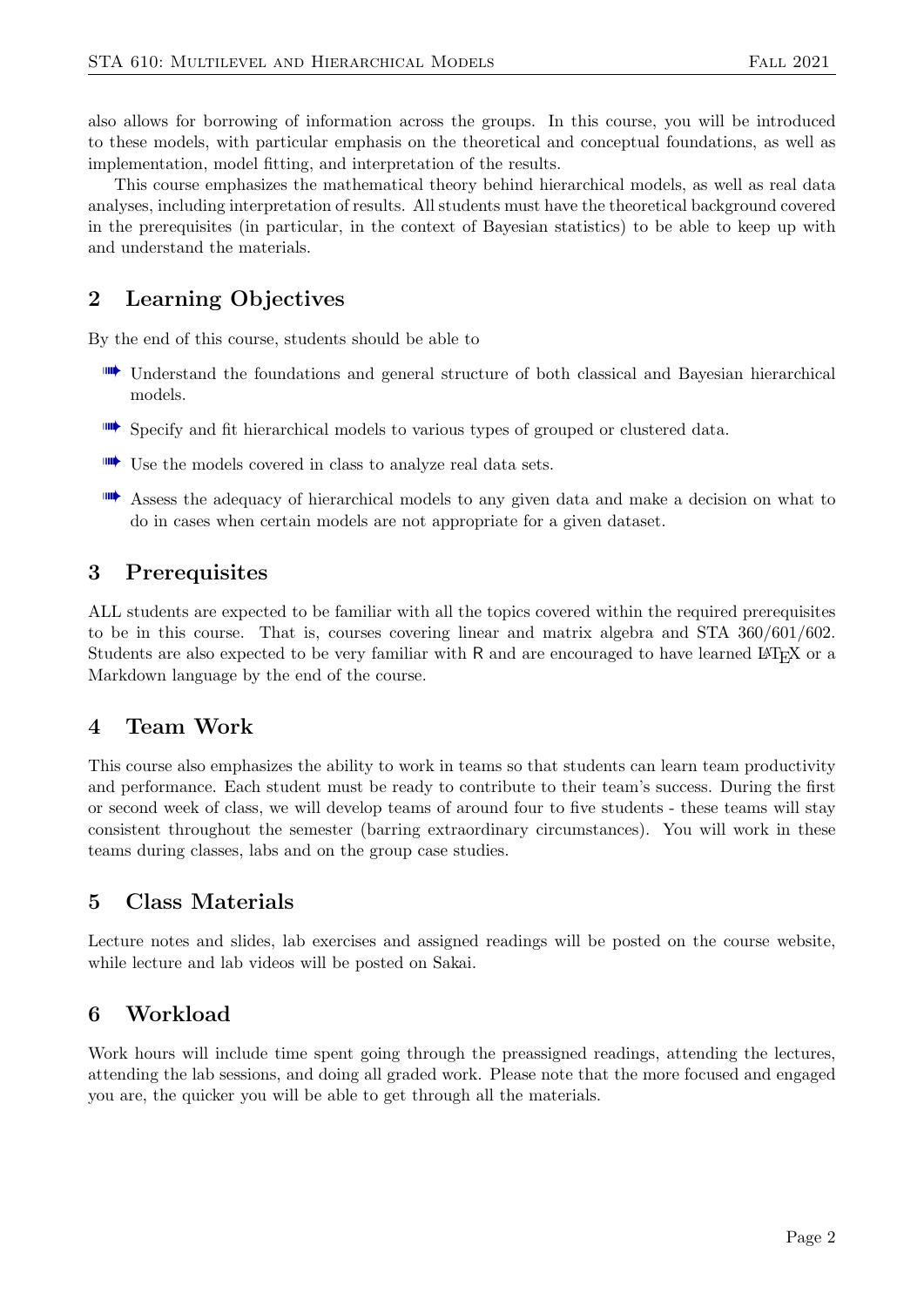## 7 Graded Work

Graded work for the course will consist of problem sets, lab exercises, two case studies and two exams. Regrade requests for problem sets, lab exercises and case studies must be done via Gradescope AT MOST 24 hours after grades are released! Regrade requests for the exams must be done via Gradescope AT MOST 12 hours after grades are released!

<span id="page-2-0"></span> $\blacksquare$  Students' final grades will be determined as shown by the breakdown in Table [1.](#page-2-0)

Table 1: Breakdown of graded work

| Component           | Percentage |
|---------------------|------------|
| Participation       | $2.5\%$    |
| Lab Exercises       | $10\%$     |
| Group Case Study I  | $12.5\%$   |
| Group Case Study II | $15\%$     |
| Problem Sets        | 20%        |
| Exam I              | 20%        |
| Exam II             | 20%        |

- **WE** There are no make-ups for any of the graded work except for medical or familial emergencies or for reasons approved by the instructor BEFORE the due date. Contact the instructor in advance of relevant due dates to discuss possible alternatives.
- $\blacksquare$  Grades may be curved at the end of the semester. Cumulative averages of  $90\% 100\%$  are guaranteed at least an A-,  $80\% - 89\%$  at least a B-, and  $70\% - 79\%$  at least a C-, however the exact ranges for letter grades will be determined at the end of the course.

### 8 Descriptions of graded work

#### 8.1 Problem sets

Four problem sets will be handed out over the course of the semester. These problem sets are to be completed independently without collaborating with other students. Be sure to check the website regularly for the dates and deadlines! Please note that any work that is not legible by the instructor or TAs will not be graded (given a score of 0). Every write-up must be clearly written in full sentences and clear English. Any assignment that is completely unclear to the instructors and/or TAs, may result in a grade of a 0. For programming exercises, you are required to use R and you must submit ALL of the code as an appendix.

Each student MUST write up and turn in their own answers. You are encouraged to talk to each other, regarding problem sets or to the instructor/TA. However, the write-up, solutions, and code must be entirely your own work. The assignments must be submitted on Gradescope under "Assignments". Note that you will not be able to make online submissions after the due date, so be sure to submit before or by the Gradescope-specified deadline.

Solutions to the problem sets will be curated from student solutions with proper attribution. For each problem set, the TAs will select a representative correct solution for the assigned problems and put them together into one solution set with each answer being attributed to the student who wrote it. If you would like to OPT OUT of having your solutions used for as a representative solution, please let the instructor and TAs know in advance.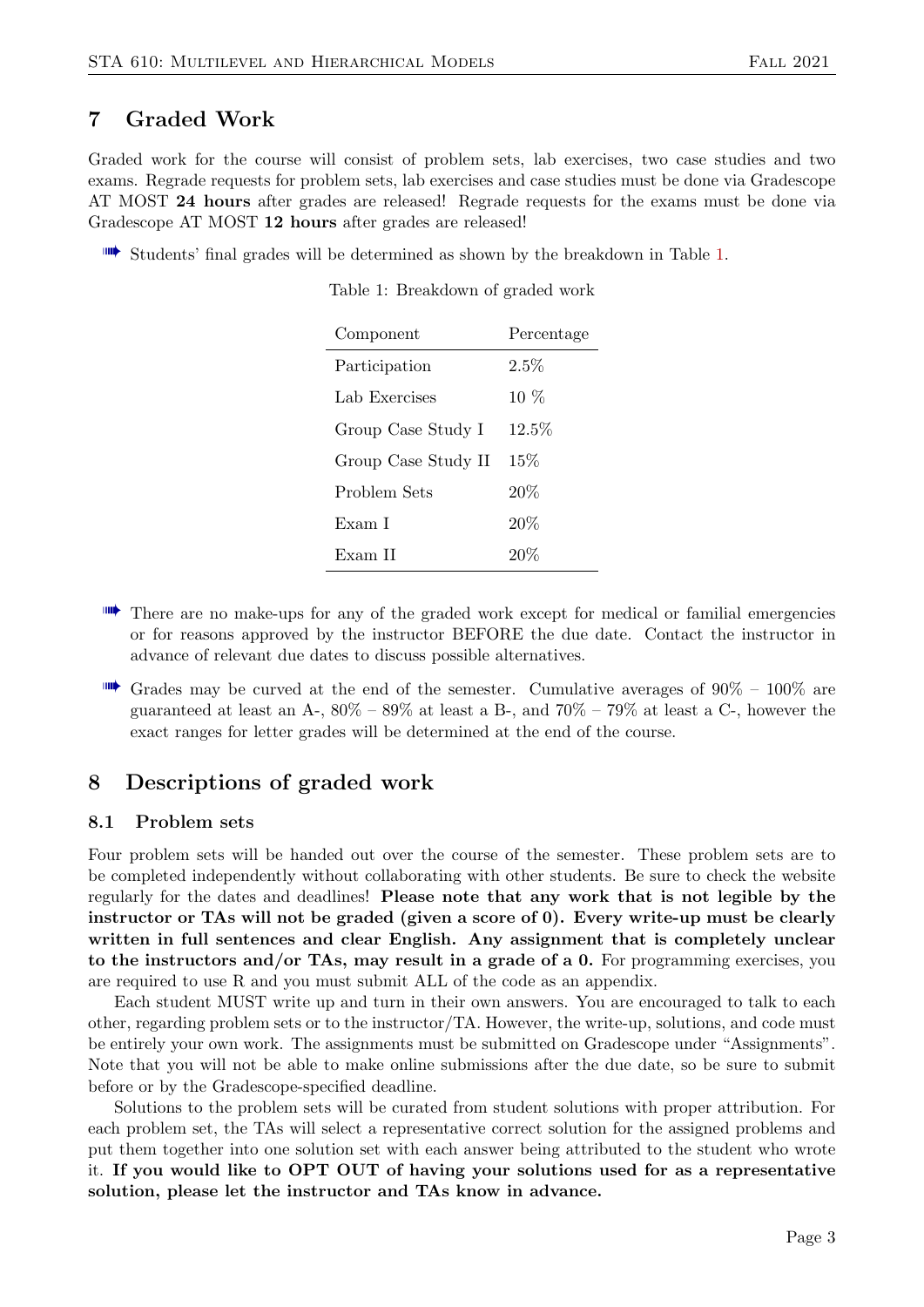### 8.2 Lab exercises

The objective of the lab assignments is to give you more hands-on experience with hierarchical data analysis. Come learn a concept or two and some R from the TAs, and then work on the computational part of the problem sets. Each lab assignment should be submitted in timely fashion. You are REQUIRED to use R Markdown to type up your lab reports.

### 8.3 Group Case Studies

There will be detailed analysis of two case studies using current, relevant data. Each case study will involve a final submission per team. Each team will present their findings in class, and also turn in written reports. You must participate in each presentation to receive full credit for that group case study. Individual contributions to each submission will also be assessed. Team members must provide these assessments in order to receive credit for an assignment. An individual team member's grade may be modified if assessments indicate this is appropriate. Additional details on the case studies will be made available later.

### 8.4 Exams

There will be two exams as specified on the syllabus and schedule. If you know in advance you must miss an examination, please contact the instructor as soon as possible. Detailed instructions will be made available later.

## 9 Late Submission Policy

- You will lose
	- 1. 40% of the total points on each problem set or case studies if you submit within the first 24 hours after it is due, and
	- 2. 100% of the total points if you submit later than that.

In addition, you will lose

- 1. 50% of the total points on each lab exercise if you submit within the first 24 hours after it is due, and
- 2. 100% of the total points if you submit later than that.
- You will lose 100% of the total points on exams if you miss the dates/times.

## 10 Auditing

Students who audit this course will be expected to complete most of the graded work with the goal of getting an overall score of at least 70%; you will only need to complete enough graded work to get to 70%. You are also expected to attend most lectures, go through the readings, and generally, participate like everyone else. You must contact the instructor in advance if you wish to audit the course.

## 11 Tentative Course Schedule

We will cover the topics below. We may spend different amounts of time on each topic. For a detailed and updated outline, check on the updated course schedule on the course page regularly.

### $\blacksquare$  Building blocks: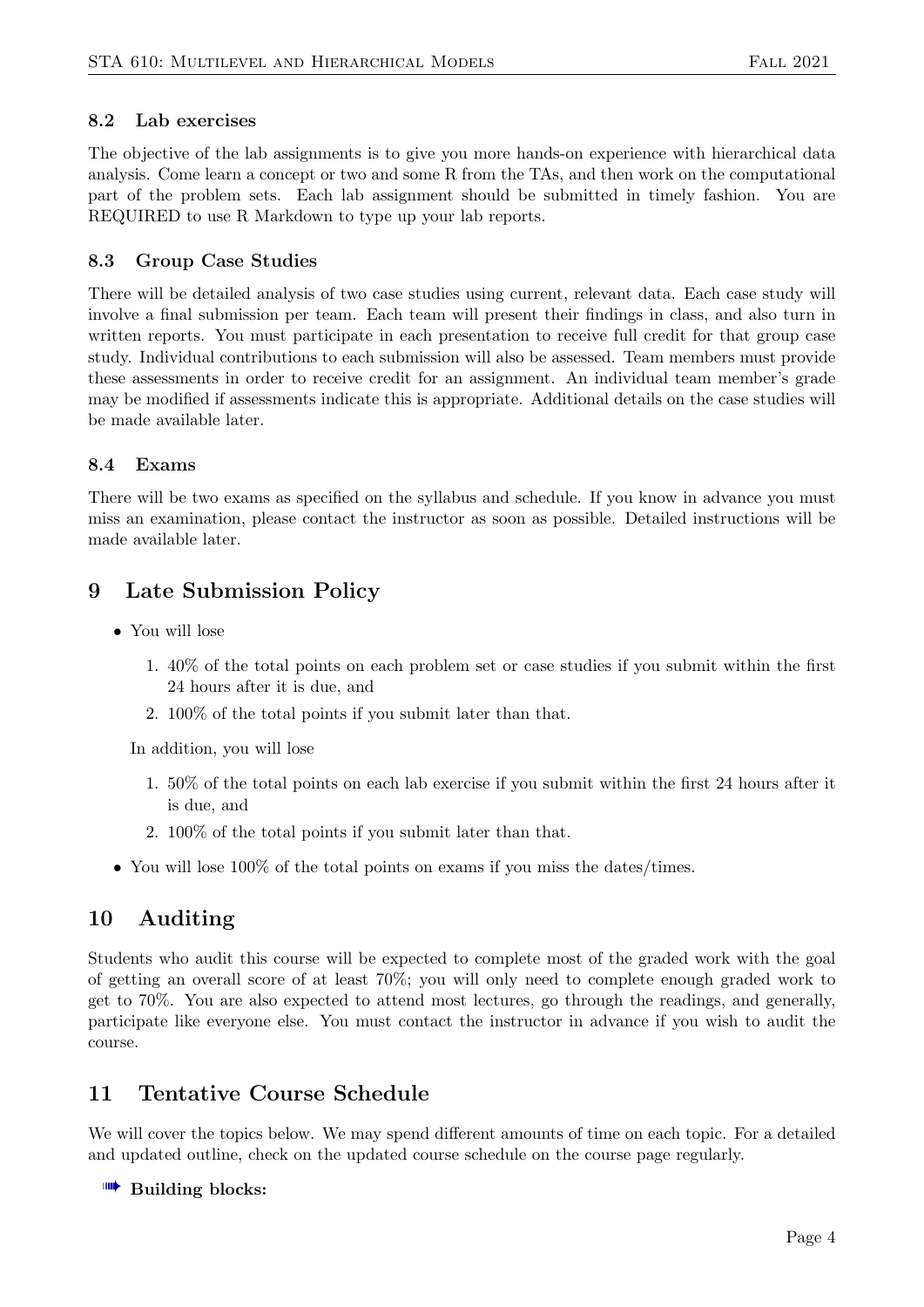- One way ANOVA: scalar and matrix formulations
- u MLEs, contrasts, coding schemes, and interactions
- Random effects ANOVA
- **Bayesian estimation**
- Random effects ANCOVA

### $\blacksquare$  Linear mixed effect models:

- Review of linear model
- **Linear mixed effect models**
- Diagnostics and influence measures
- Bayesian linear mixed effect models
- Longitudinal data
- $\Gamma$  Crossed/non-nested random effects
- Measurement error
- **Poststratification and weighting**
- I Missing data
- Meta analysis
- Multilevel categorical outcomes
- Introduction to finite mixture models

#### Wrap up and review

## 12 Academic Integrity

Duke University is a community dedicated to scholarship, leadership, and service and to the principles of honesty, fairness, respect, and accountability. Citizens of this community commit to reflect upon and uphold these principles in all academic and nonacademic endeavors, and to protect and promote a culture of integrity. To uphold the [Duke Community Standard:](https://studentaffairs.duke.edu/conduct/about-us/duke-community-standard)

I will not lie, cheat, or steal in my academic endeavors;

 $\mathbb{R}$  I will conduct myself honorably in all my endeavors; and

I will act if the Standard is compromised.

Cheating or plagiarism on any graded assessments, lying about an illness or absence and other forms of academic dishonesty are a breach of trust with classmates and faculty, violate the Duke Community Standard, and will not be tolerated. Such incidences will result in a 0 grade for all parties involved. Additionally, there may be penalties to your final class grade along with being reported to the Office of Student Conduct. Review the academic dishonesty policies at [https://studentaffairs.](https://studentaffairs.duke.edu/conduct/z-policies/academic-dishonesty) [duke.edu/conduct/z-policies/academic-dishonesty](https://studentaffairs.duke.edu/conduct/z-policies/academic-dishonesty).

### 13 Diversity & Inclusiveness:

This course is designed so that students from all backgrounds and perspectives all feel welcome both in and out of class. Please feel free to talk to me (in person or via email) if you do not feel well-served by any aspect of this class, or if some aspect of class is not welcoming or accessible to you. My goal is for you to succeed in this course, therefore, let me know immediately if you feel you are struggling with any part of the course more than you know how to manage. Doing so will not affect your grades, but it will allow me to provide the resources to help you succeed in the course.